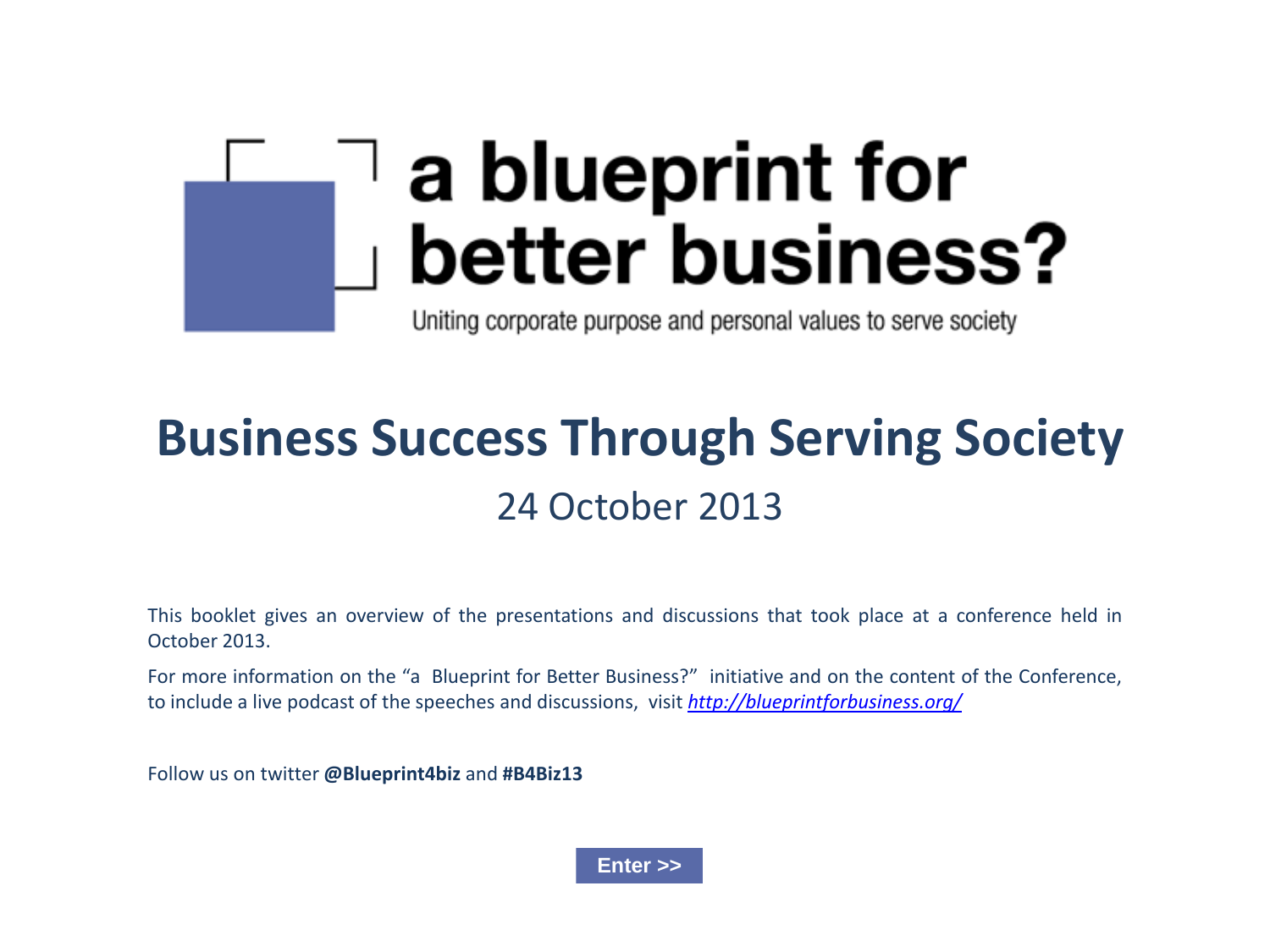

### **OVERVIEW**

#### <span id="page-1-0"></span>INTRODUCTION **INTRODUCTION**

[THE CHANGE IMPERATIVE](#page-3-0)

[THE MESSAGE & THE](#page-4-0)  FRAMEWORK

WHAT IS THE ROLE OF [BOARDS AND MANAGEMENT](#page-6-0)  IN LEADING THE WAY?

ARE INVESTORS [INCENTIVISED TO SERVE](#page-8-0)  SOCIETY?

[KEY NOTE ADDRESS](#page-10-0)

[HOW CAN WIDER SOCIETY](#page-11-0)  PROMOTE POSITIVE CHANGE?

Vincent Nichols, Archbishop of Westminster opened the conference. This was followed by John Kay, academic and commentator who spoke about the business need for change.

Sue Garrard , from Unilever and Loughlin Hickey, co-chairs of a steering group working on the 'a blueprint for better business?' initiative, spoke about the work that had been done over the last 12 months and set out the objectives of the initiative from a business perspective.

A number of senior business leaders and representatives from wider society then debated the following questions, facilitated by Jon Snow from Channel 4 News:

**What is the role of boards and management in leading the way?** Bob Walker, Chairman, Barratt Development & Genus plc Sir Ian Gibson, Chairman, Morrisons Paul Feeney, CEO, Old Mutual Wealth Noreen Doyle, non executive board member, Credit Suisse & Newmont Mining

**Are investors incentivised to serve society?** Saker Nusseibeh, CEO Hermes Fund Managers Anne Richards, CIO, Aberdeen James Macpherson, MD, BlackRock John Kay Jeremy Cohen, from Edelman also presented the results of a survey looking at trust in investors as a backdrop to the debate.

**How can wider society promote positive change?** Frances O'Grady, general secretary, TUC Dame Barbara Stocking, former CEO, Oxfam GB Sir Richard Lambert, former director general, CBI & chair of new professional body on banking standards

The keynote address was made by Justin Welby, Archbishop of Canterbury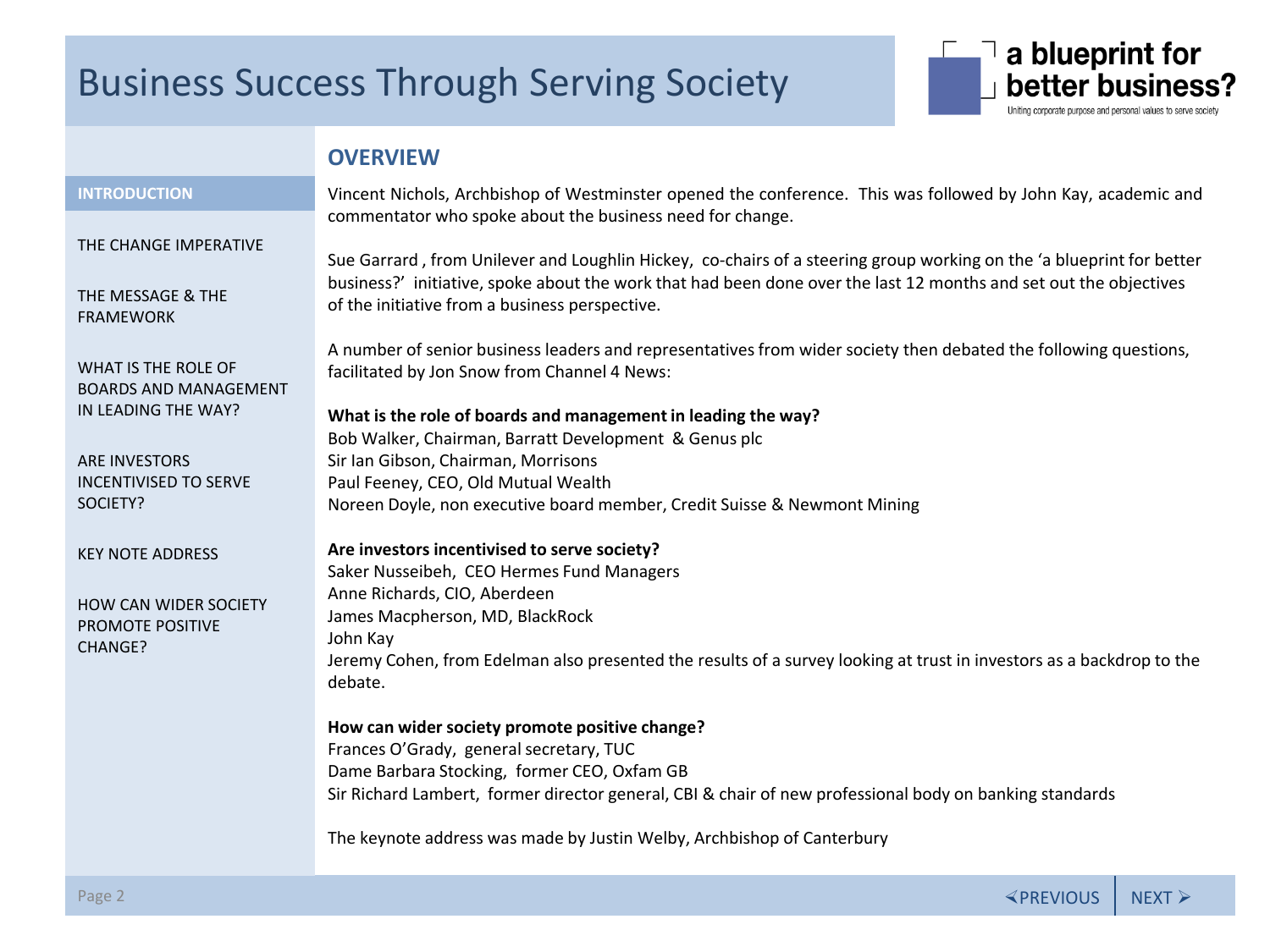

### **INTRODUCTION** INTRODUCTION **[INTRODUCTION](#page-1-0)**

[THE CHANGE IMPERATIVE](#page-3-0)

[THE MESSAGE & THE](#page-4-0)  FRAMEWORK

WHAT IS THE ROLE OF [BOARDS AND MANAGEMENT](#page-6-0)  IN LEADING THE WAY?

ARE INVESTORS [INCENTIVISED TO SERVE](#page-8-0)  SOCIETY?

[KEY NOTE ADDRESS](#page-10-0)

[HOW CAN WIDER SOCIETY](#page-11-0)  PROMOTE POSITIVE CHANGE?

*"It is not a credible alternative to focus solely on maximising profit and making amends to society as an afterthought. All the actors in society need to play their part, from companies, investors in companies, and social commentators, to academics and institutions that represent people in society. Hence the broad range of our conversation today."*

*Vincent Nichols Archbishop of Westminster*



In his opening remarks, Vincent Nichols explained that the initiative originated in 2011 when he was approached by a number of business leaders concerned about the extent of the loss of trust between business and society. They came to him because they felt that, to restore trust, business and society had to work together and that the ethical traditions in 'Catholic Social Teaching' brought relevant insights to the reclaiming of the true purpose of business and to restoring trusted relationships. A conference was held last year to launch the initiative and since then the ideas have been tested and further developed.

He emphasised the importance of the next generation and introduced a short video representing the views of some young people on business and what they would like business to be.

He introduced the agenda for the day - "the need for a whole community to play their part in ensuring that business success is intertwined with the success of the society that allows business to thrive." This includes faith. He continued "some believe that in a secular society gifts emanating from faith traditions should be regarded with suspicion. But let us all be clear here today; what binds us together in this quest is not a narrow faith or religion but our common desire to be motivated to do the right thing by each other."

#### He ended:

" What has struck me about the work done since last year is the releasing of great goodwill and interest. There are many who have given huge amounts of time to an initiative about which they feel passionately, from their own careers and experience in business. I believe the fruit of that work offers a good challenge not only to businesses but also to other organisations and institutions, including my own, in thinking hard about what their purpose is, and whether or not they are consistently true to it. The common good can be a *touchstone not just for business but for wider civil society too."*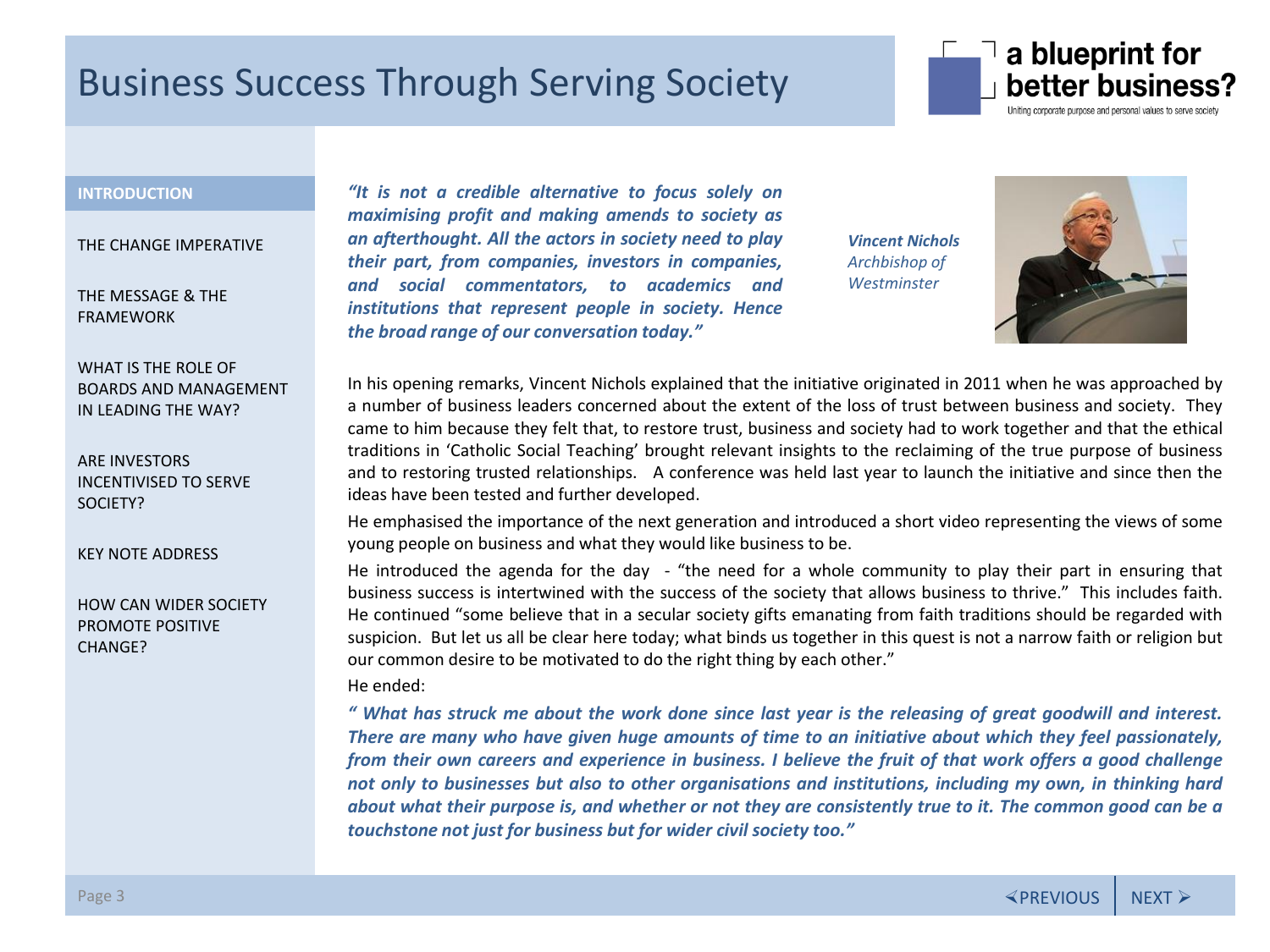

### **KEYNOTE ADDRESS: WHAT IS THE BUSINESS NEED FOR CHANGE?**

#### <span id="page-3-0"></span>[INTRODUCTION](#page-1-0)

#### **THE CHANGE IMPERATIVE** THE CHANGE IMPERATIVE **THE CHANGE IMPERATIVE**

[THE MESSAGE & THE](#page-4-0)  FRAMEWORK

WHAT IS THE ROLE OF [BOARDS AND MANAGEMENT](#page-6-0)  IN LEADING THE WAY?

ARE INVESTORS [INCENTIVISED TO SERVE](#page-8-0)  SOCIETY?

[KEY NOTE ADDRESS](#page-10-0)

[HOW CAN WIDER SOCIETY](#page-11-0)  PROMOTE POSITIVE CHANGE?



*John Kay Academic & Commentator* John Kay discussed the importance of purpose, with an example drawn from a well known company, asserting that its ultimate demise was due not only to a shift from stakeholder orientation to one focused primarily on profit maximisation, but also from one of innovation and 'responsible' application of chemistry and related sciences to a focus on existing businesses.

*"The principle of obliquity is that complex goals are often best achieved indirectly."* His observation was companies are likely to

be more successful, even from the narrow focus of business profitability, if they pursue broader objectives. This broader pursuit needs to be authentic. It is not enough to pretend to focus on a broader objective whilst in reality focussing on a narrow objective such as making a lot of money; such instrumentality will be seen through.

He observed that it was possible to plan a focussed objective and get there, but only in a system that we know and is specified, where things are stationary over time and the system is not significantly affected by our interaction with it. This is not the case in business. We don't have complete knowledge of how business works, the environment in which we operate is changing all the time and it is affected by our interventions. *"When a characteristic is selected for an uncertain and imperfectly known environment, deliberate action to promote that characteristic is often self-defeating..."*

He discussed the role of virtue ethics and Alasdair McIntyre's analysis in relation to virtuous 'practices' as they might be applied in a business context - although McIntyre remained sceptical about their place in business. John Kay's analysis showed that where there was reliance on individual skills and initiative together with teamwork, as opposed to supervised repeatable tasks and silo working, the motivations and values inherent in seeking excellence in skills ('practices') that are inherent in virtue ethics provides a superior model.

Financial success is a by-product of running a good business. Ethical dilemmas are real however. John Kay concluded: "The purpose of business is not to do good, the purpose of business is to be a good business."

As well as using the example above (and the dramatic impact on the organization from a change in purpose and focus), John Kay discussed examples drawn from NASA (and the intricate journey to place a satellite in position to take pictures of Mercury) and the fishing industry (and the impact of industrialising skills, initiative and community).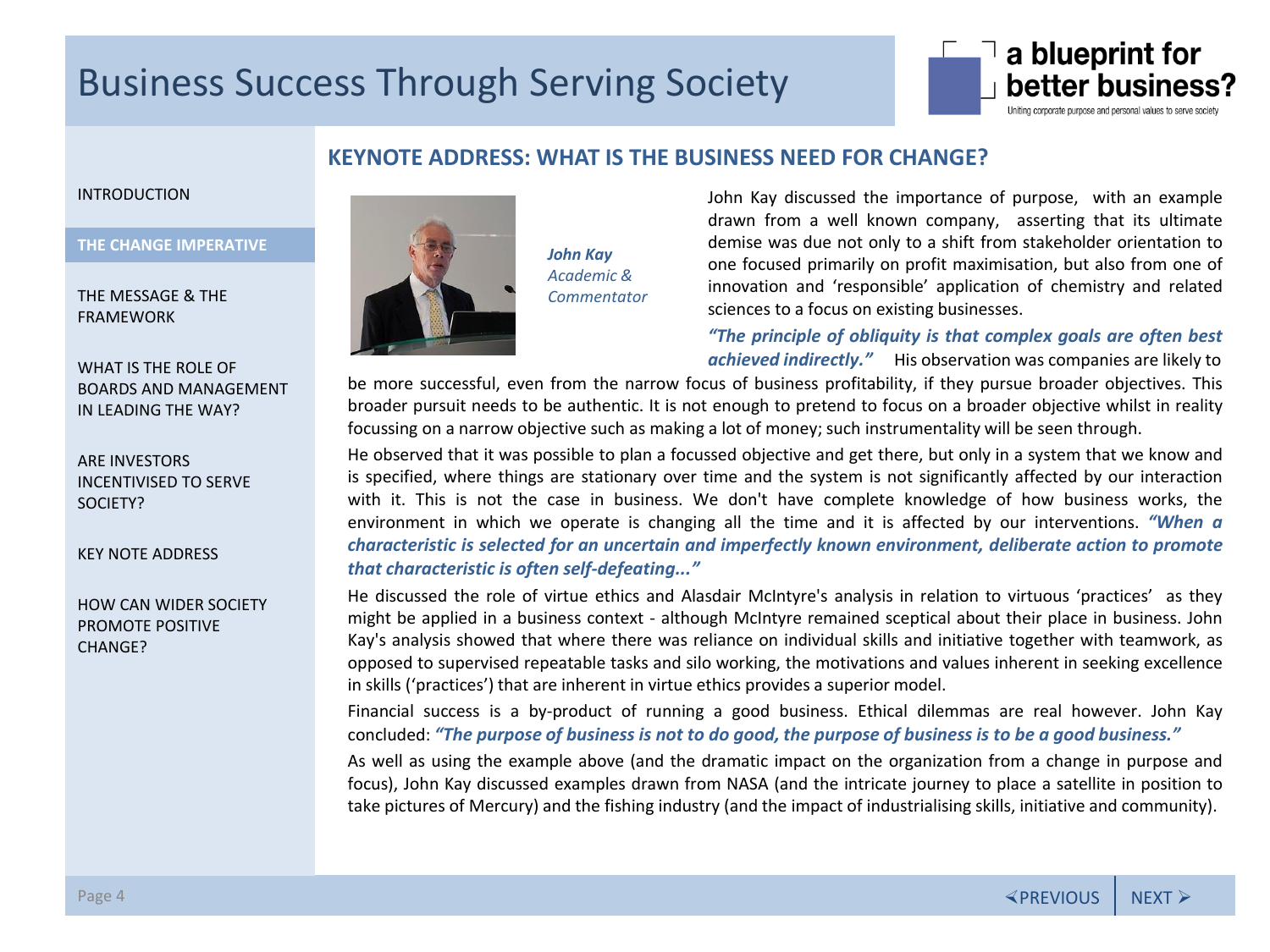

### **THE MESSAGE & THE FRAMEWORK**

#### <span id="page-4-0"></span>[INTRODUCTION](#page-1-0)

[THE CHANGE IMPERATIVE](#page-3-0)

**THE MESSAGE & THE FRAMEWORK** THE MESSAGE & THE **THE MESSAGE & THE**  FRAMEWORK **FRAMEWORK**

WHAT IS THE ROLE OF [BOARDS AND MANAGEMENT](#page-6-0)  IN LEADING THE WAY?

ARE INVESTORS [INCENTIVISED TO SERVE](#page-8-0)  SOCIETY?

[KEY NOTE ADDRESS](#page-10-0)

[HOW CAN WIDER SOCIETY](#page-11-0)  PROMOTE POSITIVE CHANGE?

Sue Garrard set out the objectives of the initiative from a business perspective. She had worked on the initiative with a small team from Unilever and spoken to a large number of leaders of large organizations over the last 12 months.

*"The objective is to give leaders with courage who want to lead in a different way a simple, actionable framework."*

From a leadership perspective she likened business to a three legged stool consisting of Compliance, Profitability and Purpose. A great deal of work continued to be done on Compliance and Profitability but many business leaders wanted to find their way back to

the origins of their purpose - when the business purpose more clearly also served a social purpose. This distance from original purpose has coincided with a 'grass roots' climate of fear in people of losing their job which meant that people were 'checking in' part of their enthusiasm and capability at the front door of the organization. Most people wanted to have a value, meaning and purpose in what they did with most of the time in their daily lives and it was amazing the "power you can unleash in people when they understand how they can contribute to the purpose of their organization"

Sue set out the following 5 principles of a purpose driven organisation:

- Performance aligned with clearly defined purpose
- Responsible approach to employees and suppliers
- Deals fairly with customers and suppliers
- Behaves as a good corporate citizen in the communities it touches today
- Behaves with conscience as a guardian for future generations

Aligned to these themes need to be the right personal behaviours as that is what people are judged by. As she put it:

#### *"You can't talk your way out of something you have behaved yourself into."*

She explained that the initiative is independent in the broadest sense (both of business and any other one single viewpoint such as faith or NGO's) and it is voluntary, being designed for people who want to run their business to a higher standard. She emphasised that it is not an attempt to create a kite mark or a compliance burden. It is also not about scoring points over other organizations. It is about helping organizations who have the courage to embark on what is likely to be a long journey to discover and evidence what good business and good behaviours looks like for that organization.



*Sue Garrard Unilever*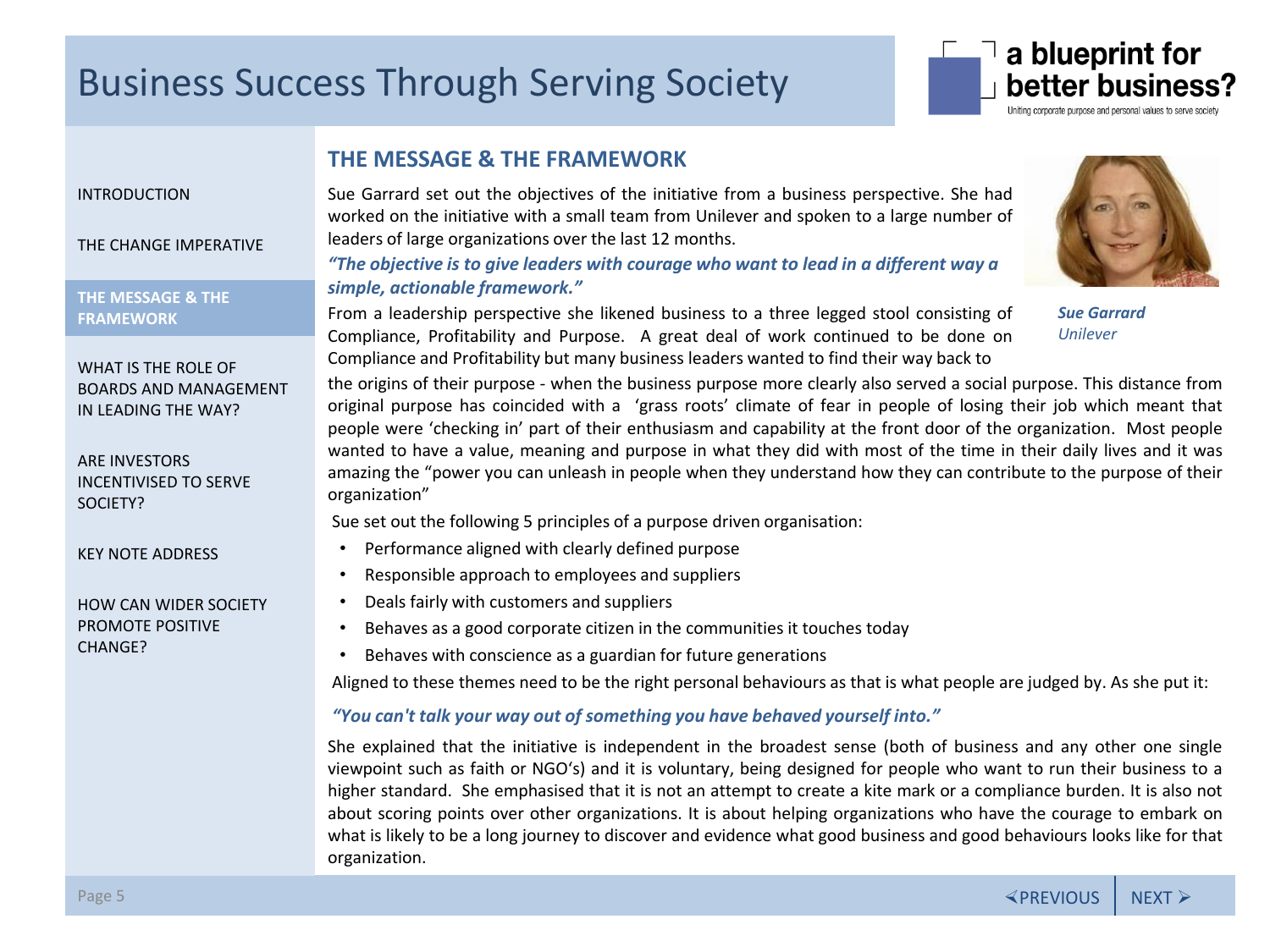

### **THE MESSAGE & THE FRAMEWORK**

[INTRODUCTION](#page-1-0)

[THE CHANGE IMPERATIVE](#page-3-0)

**THE MESSAGE & THE FRAMEWORK** THE MESSAGE & THE **[THE MESSAGE & THE](#page-4-0)**  FRAMEWORK **FRAMEWORK**

WHAT IS THE ROLE OF [BOARDS AND MANAGEMENT](#page-6-0)  IN LEADING THE WAY?

ARE INVESTORS [INCENTIVISED TO SERVE](#page-8-0)  SOCIETY?

[KEY NOTE ADDRESS](#page-10-0)

[HOW CAN WIDER SOCIETY](#page-11-0)  PROMOTE POSITIVE CHANGE?



*Loughlin Hickey "a blueprint for better business?" steering group* 

Loughlin Hickey explained that a lot of work had been done to test the nature of and need for the initiative. Each interaction brought new perspectives but there were some common questions which he addressed:

*Where does this initiative fit in and why is it valuable?* There is a spectrum of organisations looking at this issue - regulators: *outsid*e business but focusing on what business absolutely must do in respect of behaviours as well as systems and processes; *business funded* institutions: (such as Business in the Community, Tomorrow's Company, CityUK, City Values Forum the Institute of Business Ethics, New Economic Foundation, etc.) doing some great work on implementation tools to go beyond the minimum; and then this initiative, which stands *alongside* business and society, not captured by either, looking at *why* this is the right thing to do. Each is necessary and has a role across the spectrum.

*Do I need to be religious to do this?* Everyone has their part to play, including faith institutions, but you do not need religion to have a strong set of values and a sense of what it is to be a good person. The Blueprint for Better Business Framework is about how the human person acts when at their best. As one business person put it during a discussion of the concept "I see this is a 'hard-wiring diagram' of how people are motivated to do good. That means I can design a work environment and people development to tap into that and expect, rather than hope for, a good outcome."

*What would I need to do if I did sign up?* It is not joining a membership but a movement of courageous people who want to go on the journey. The first courageous thing is to actually make a public statement of purpose that clearly demonstrates respect for the people that make your organisation work (employees, customers, consumers, suppliers, investors, citizens etc.) and also helps contribute to a common good. The next step is to demonstrate truth to this stated purpose - that growth, profitability, goods and services - over time - align to this stated purpose, so that it is a real purpose and not a purpose stated as just a PR tool, or a strapline.

*What happens if there is bad behaviour?* You would only join this journey if you if cared about building better business practices and you wanted to build trust in the people you rely on to maintain a sustainable business. If you are not authentic to your publicly declared purpose, the people you have sought to build trust with will judge you against the meaningfulness of the purpose to them and your alignment to that purpose; through their actions and collective discussion, through social media and independent commentators and by calls for less or more regulation. This is a powerful 'motivator and sanction'.

*"We believe this can make a fundamental difference to those who want to make a fundamental difference"*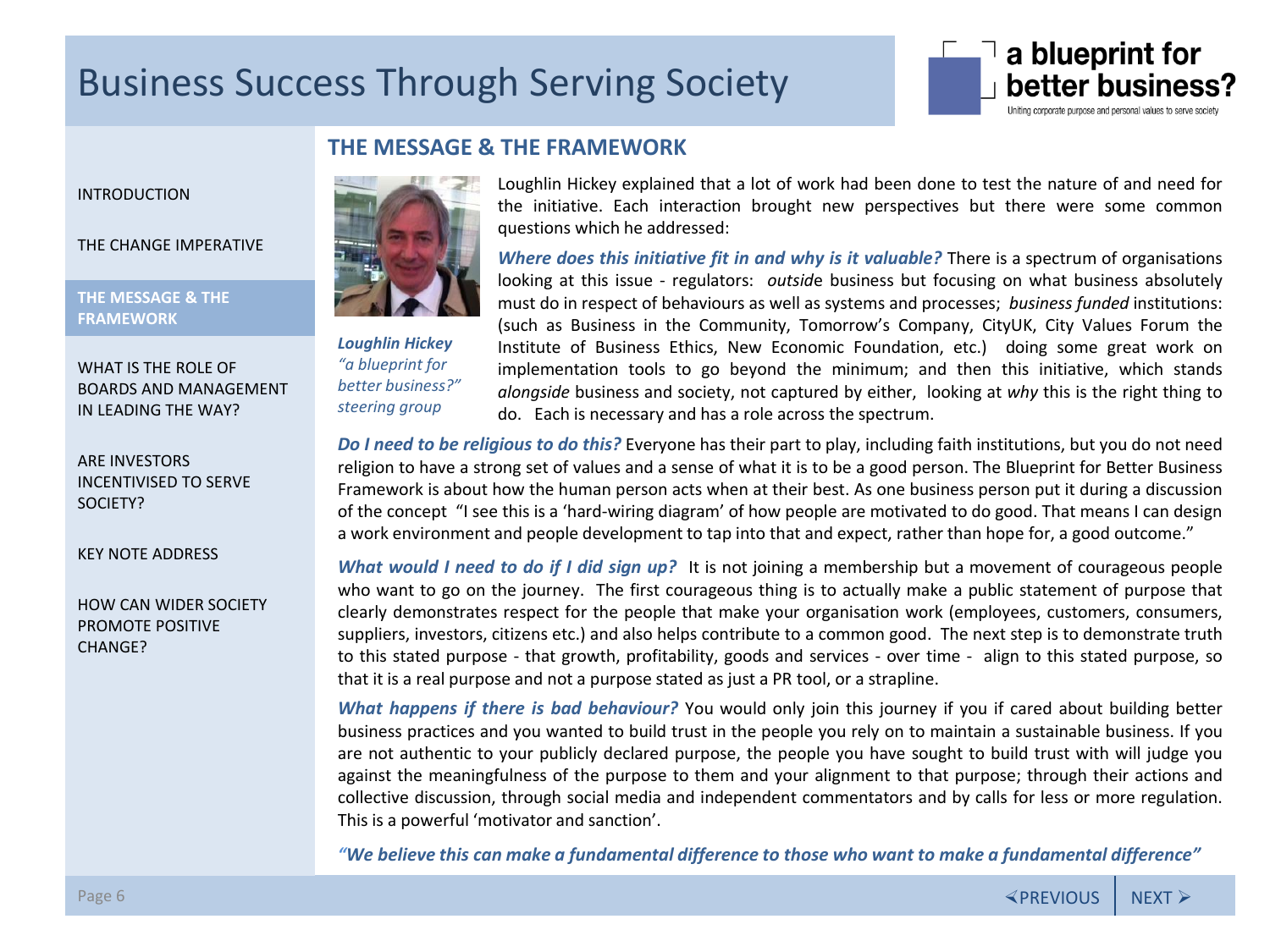

<span id="page-6-0"></span>[INTRODUCTION](#page-1-0)

[THE CHANGE IMPERATIVE](#page-3-0)

[THE MESSAGE & THE](#page-4-0)  FRAMEWORK

**WHAT IS THE ROLE OF BOARDS INC. NULL UP LEADING THE WAY?** WHAT IS THE ROLE OF **WHAT IS THE ROLE OF BOARDS & MANAGEMENT IN LEADING THE WAY?** 

ARE INVESTORS [INCENTIVISED TO SERVE](#page-8-0)  SOCIETY?

[KEY NOTE ADDRESS](#page-10-0)

[HOW CAN WIDER SOCIETY](#page-11-0)  PROMOTE POSITIVE CHANGE?

### **WHAT IS THE ROLE OF BOARDS & MANAGEMENT IN LEADING THE WAY?**

The panelists each gave their insights into the role of boards and management and the dilemmas they face.

Bob Lawson discussed some practical examples, in two diverse industries, of the choices and dilemmas that flow from pursuing a clear purpose, and the Board's primary responsibility to make the right choices. He expressed the view that the authenticity of the Board in pursuing purpose has the most wide ranging impact on employees, customers and potential investors.

*"the Board should be the guardian / creator of the company culture and ethics "*



*Bob Lawson Barratt Developments plc & Genus plc*

Ian Gibson described how the Morrisons Board initiated a 'grass roots' programme to unite a workforce to build a common purpose they would be proud of, alongside a set of values and personal accountability. He talked about the Board's role in keeping this connected with the financial outcomes demanded by investors.

He also observed how different the dialogue of top management in the UK and US is to other countries. He also felt that in other countries the dialogue with investors is focussed on wider agendas and less on financials and that there is much less turnover of shareholders.



*Sir Ian Gibson Morrisons*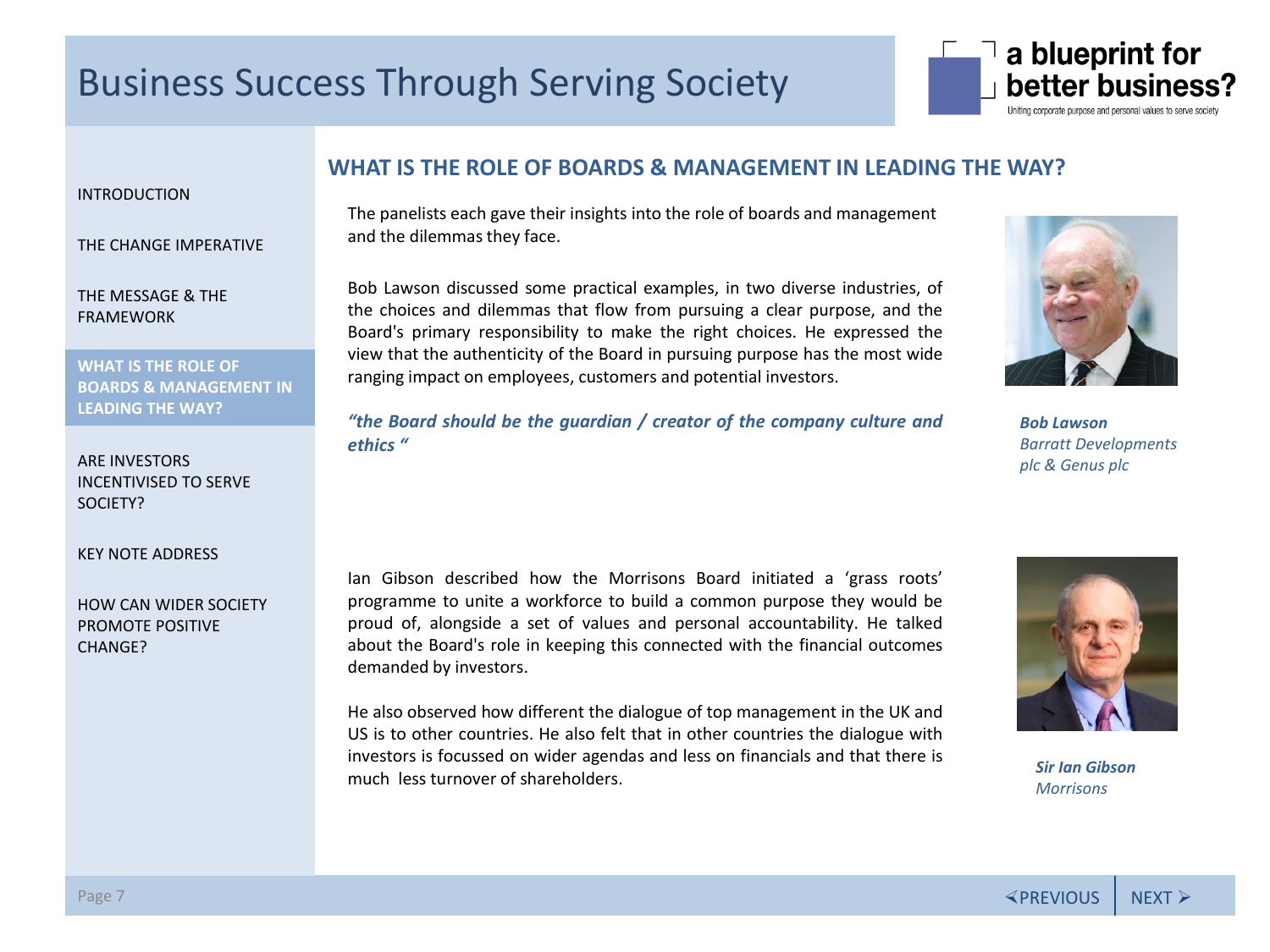

### **WHAT IS THE ROLE OF BOARDS & MANAGEMENT IN LEADING THE WAY?**

#### [INTRODUCTION](#page-1-0)

#### [THE CHANGE IMPERATIVE](#page-3-0)

[THE MESSAGE & THE](#page-4-0)  FRAMEWORK

**WHAT IS THE ROLE OF BOARDS INC. NULL UP LEADING THE WAY?** WHAT IS THE ROLE OF **WHAT IS THE ROLE OF BOARDS & MANAGEMENT IN LEADING THE WAY?** 

ARE INVESTORS [INCENTIVISED TO SERVE](#page-8-0)  SOCIETY?

[KEY NOTE ADDRESS](#page-10-0)

[HOW CAN WIDER SOCIETY](#page-11-0)  PROMOTE POSITIVE CHANGE?



*Noreen Doyle Credit Suisse & Newmont Mining*



*Paul Feeney Old Mutual Wealth* Noreen Doyle spoke about the dilemmas facing boards of banking and mining. She observed that banks have moved from being "dull and reputable to complex exciting and disreputable!" They had also lost the thread with clients and customers. The mining industry had been on a different trajectory; prompted initially by NGO's and local communities to take environmental responsibilities more seriously, they had moved on to become more focussed on social and community issues. This led to different conversations in Boards; in banking there was an increased focus on the culture and behaviour of employees which was consistent with a regulatory shift in focus, and in mining there was more time on social issues and working with local communities and NGO's.

Paul Feeney described how a technical, 'corporate engineering' vision was received well by the investor community but failed to engage his people, who did 'care' about what they did and did want to 'make a difference'. The impending social crisis of inadequate pension savings provided a platform to make a real difference to create 'real solutions for real people'. This prompted the company to think through what it would have to do and the consequences, including governance and new product design to truly meet the needs of customers, and to close product lines that no longer served them properly. This purpose had to also deliver on the financial promises made to investors who provided the capital to make the change. He ended:

*"We don't have a better map - we don't know what the future is going to be what I'm trying to do is build a better ship to weather the storms by connecting with employees and customers and re-building trust."*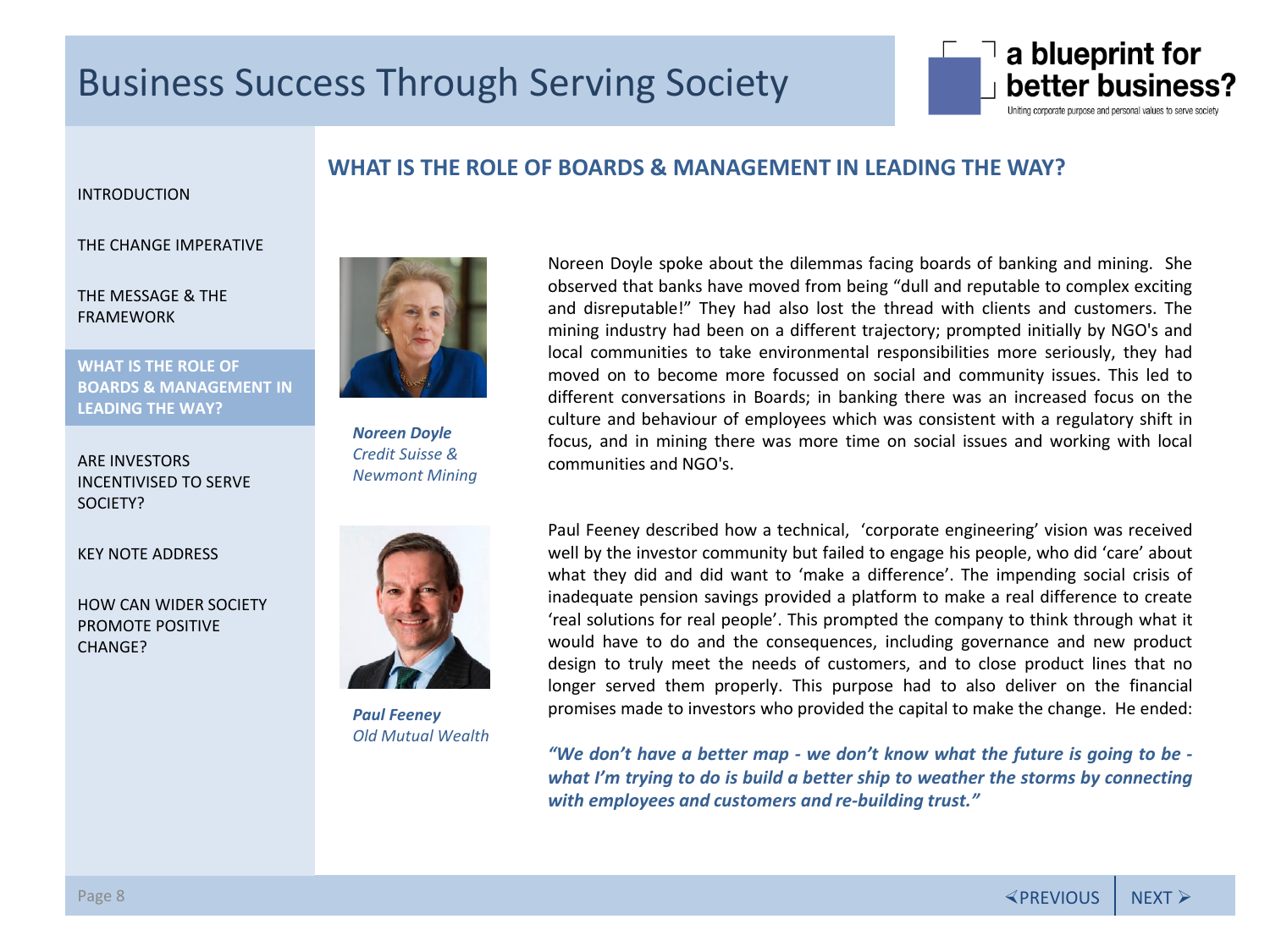

### **ARE INVESTORS INCENTIVISED TO SERVE SOCIETY?**

#### <span id="page-8-0"></span>[INTRODUCTION](#page-1-0)

[THE CHANGE IMPERATIVE](#page-3-0)

[THE MESSAGE & THE](#page-4-0)  FRAMEWORK

WHAT IS THE ROLE OF [BOARDS AND MANAGEMENT](#page-6-0)  IN LEADING THE WAY?

**ARE INVESTORS** ARE INVESTORS **ARE INVESTORS INCENTIVISED TO SERVE**  INCENTIVISED TO SERVE **INCENTIVISED TO SERVE SOCIETY?** SOCIETY? **SOCIETY?**

#### [KEY NOTE ADDRESS](#page-10-0)

[HOW CAN WIDER SOCIETY](#page-11-0)  PROMOTE POSITIVE CHANGE?

#### **ATTRIBUTES CONSIDERED IMPORTANT IN BUIILDING TRUST IN INVESTMENT OR ASSET MANAGERS**



*From Edelman survey of investors June 2013*

As a backdrop to the debate, Jeremy Cohen presented the results of a survey looking at trust in investors carried out by Edelman PR, together with the CFA institute, in June 2013. The survey showed that, overall, trust in the Investment Management industry is fragile, with half of investors trusting investment managers to do what is right. It showed that investors are looking for more than performance and financial gains – they care about their firms' and investment managers' behavior.

He concluded that investment managers should always have an eye toward performance and fees, but behaviours come above performance in building trust .



*Jeremy Cohen Edelman PR*

In response to the question posed, Saker Nusseibeh explained that the issue with asset management is that it has broken the value chain and, because of this, asset managers "are incentivised not to achieve total value but to achieve very small specific targets …which might not be the right targets in the long term."

He then posed the question - should the industry try to do good? He said, there is no amorphous group of 'investors' - everyone is an 'investor' everyone who will be a pensioner at some point and we can tell the people who run our pension schemes what we want them to do with our money. He explained that Hermes is unusual in that it is owned by pensioners and has union representation to reflect that - "my shareholders are interested in returns of course but are also interested in doing good." He emphasized the importance of a longer term view of the value chain - investments that have a more holistic approach benefit everyone in the longer term.

He concluded that we should empower ourselves to be more controversial and sometimes to take decisions that might not be the correct business decisions in the short term but because it is the right thing to do.



*Saker Nusseibeh Hermes Fund Managers*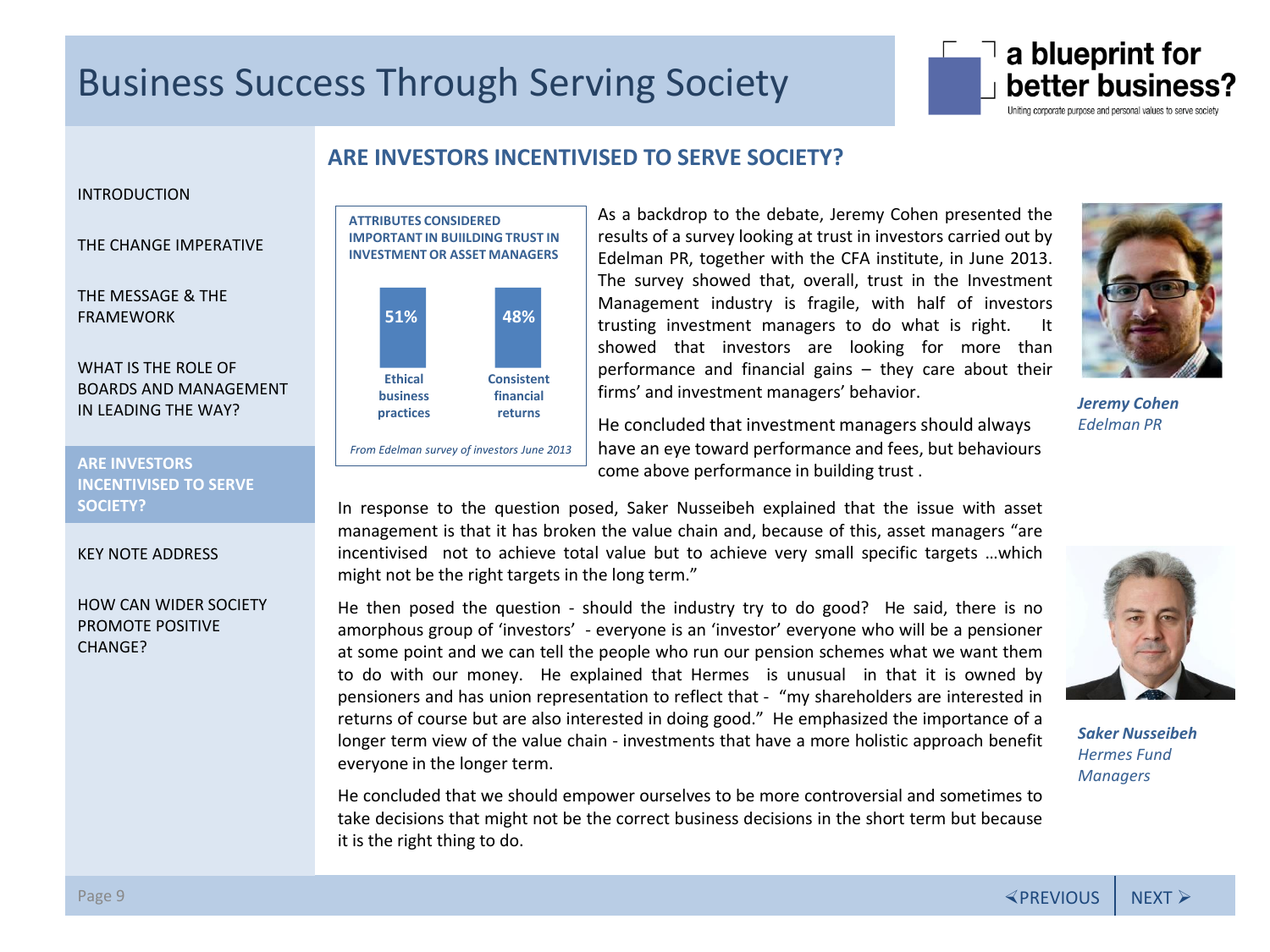

### **ARE INVESTORS INCENTIVISED TO SERVE SOCIETY?**

[INTRODUCTION](#page-1-0)

[THE CHANGE IMPERATIVE](#page-3-0)

[THE MESSAGE & THE](#page-4-0)  FRAMEWORK

WHAT IS THE ROLE OF [BOARDS AND MANAGEMENT](#page-6-0)  IN LEADING THE WAY?

ARE INVESTORS **ARE INVESTORS** INCENTIVISED TO SERVE **[INCENTIVISED TO SERVE](#page-8-0)**  SOCIETY? **SOCIETY?**

[KEY NOTE ADDRESS](#page-10-0)

[HOW CAN WIDER SOCIETY](#page-11-0)  PROMOTE POSITIVE CHANGE?



*Anne Richards Aberdeen*



*James Macpherson BlackRock*



*John Kay Academic & commentator*

Anne Richards agreed that the complexity of the value chain is an important issue and would like to see government help with this by providing a long term stable cross party approach to eliminate some of the things that build in the short term focus.

She also felt it was important to define what we mean by 'doing good'. She felt that what was good to a beneficiary might depend on the time horizon in terms of when their pension is likely to be drawn. She said, pension pots of money are other people's savings - and we should think carefully about what we are dictating should be done with that money. Underlying owners have the right to say how they would like their money invested.

James Macpherson observed that most people find Financial Services 'boring' and spend an average of only 15 minutes a year thinking about their investments - they don't like doing it, so want to be able to put their funds with people they can trust.

In response to a question from the audience as to whether he agreed with the assertion that management teams cannot pursue the agendas they would like because the asset managers push them to focus on short term results, James agreed that there is short term pressure, but was not sure that companies cannot execute a long term strategy because of these pressures; many companies want to grow for growth's sake - even when it is not economically sensible to do so. A lot of good companies take long term decisions and take lower returns in the short term, and this pays off.



John Kay felt a relationship culture has been replaced with a culture around transactions and trading - and that the consequence has been the erosion of trust. He continued: the world at large needs to understand how much damage financial market regulation has done to the objectives the regulation was designed to achieve. Detailed supervision does not work. He felt that the answer was to address questions to do with the structure of the financial services industry, rather than the supervision of the behaviour of people in individual companies within it, such as the growth of the length of the chain of intermediation and the cost of this, and the endless scope for misalignment of incentives because every intermediary has its own business model. He felt we needed to move to one or two links at the most.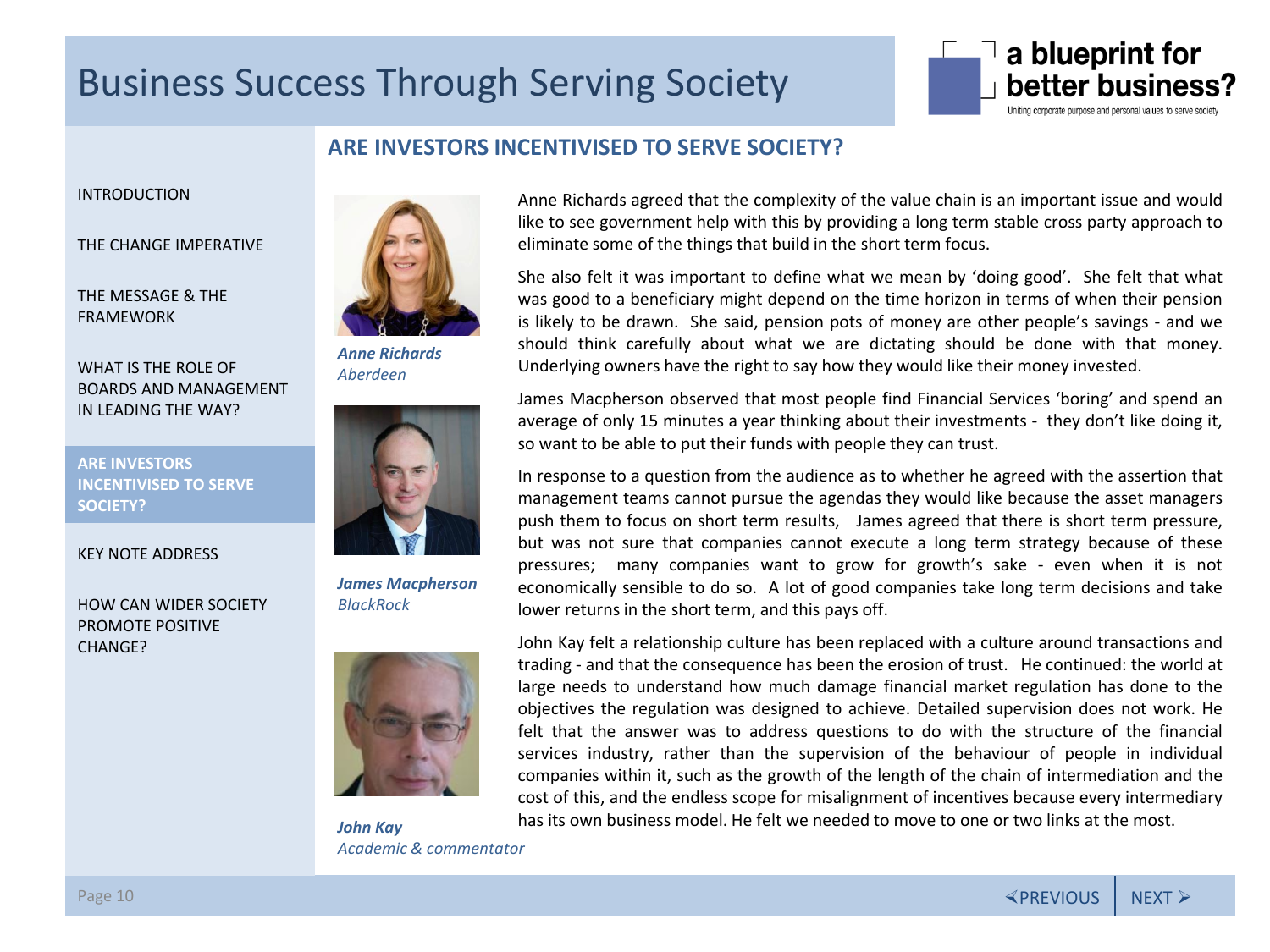

### **KEY NOTE ADDRESS**

#### <span id="page-10-0"></span>[INTRODUCTION](#page-1-0)

[THE CHANGE IMPERATIVE](#page-3-0)

[THE MESSAGE & THE](#page-4-0)  FRAMEWORK

WHAT IS THE ROLE OF [BOARDS AND MANAGEMENT](#page-6-0)  IN LEADING THE WAY?

ARE INVESTORS [INCENTIVISED TO SERVE](#page-8-0)  SOCIETY?

KEY NOTE ADDRESS **KEY NOTE ADDRESS**

[HOW CAN WIDER SOCIETY](#page-11-0)  PROMOTE POSITIVE CHANGE?

*" at the heart of business ethics...is human dignity. We need to keep coming back to that."*

*"We have to ask ourselves: what is the social purpose of business? What kind of society do we want to be in and want our children to inherit?"* 

*Justin Welby Archbishop of Canterbury*



Drawing on the parable of the generous vineyard owner - with his 'deep sense of belonging to community' - the Archbishop used his keynote speech to propose perspectives that "should be at the heart of our ethics" in order to tackle issues of regeneration. The Archbishop called for a financial services system which is "positive about entrepreneurs" recognising the "dignity" and "integrity" of human beings and allowing them "to take risks, to succeed, and to fail."

He put forward five perspectives that he thought should be at the heart of our ethics if we are going to think about, let alone tackle, the issues of regeneration. Firstly, valuing human beings in every part of society and not just within the M25.

Secondly, more flexibility in attitudes to the aspects of risk-taking, liquidation, failure and insolvency, to help better deal with what happens when people cannot face their obligations and gives small businesses the chance to take the risk of failure.

Thirdly, the static structure of regulation - he said Solidarity demands not merely a sense of responsibility for others in society, but the exercise of initiative in driving forward wealth-creation in a responsible manner. Fourthly, culture - "we cannot end up with a business culture that sees ethics as confined to corporate social responsibility..."

Finally, he concluded that this is all essentially comes back to motivation:

"Is being good in business merely about keeping the rules? If you keep the rules you're OK - that's pure *Friedman. I think that's been utterly disproved. One of the things we saw on the Parliamentary Banking Standards Commission most clearly was people were constantly asking what was legal and never asking what was right. And that is the question we have to get back to asking."*